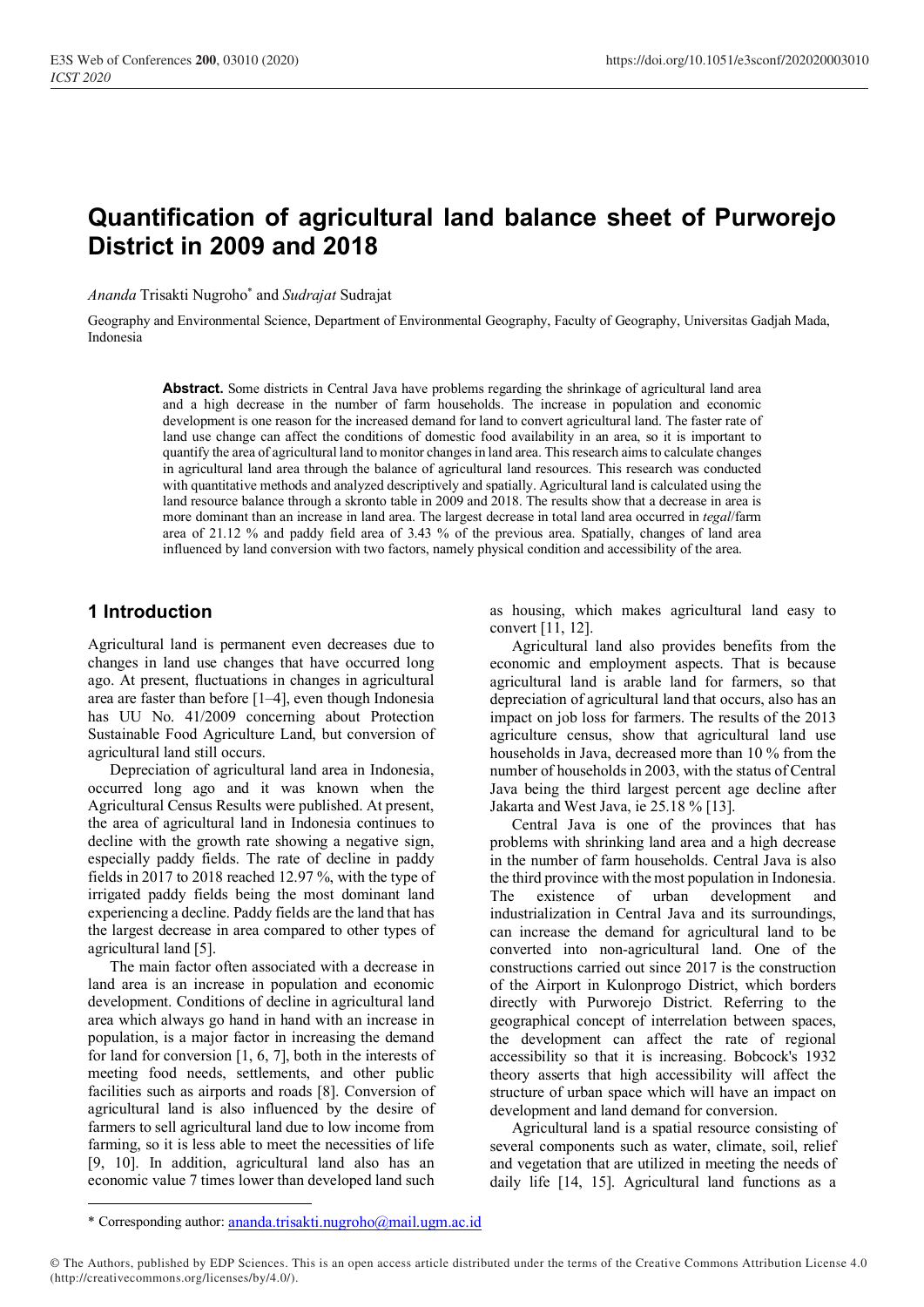planting medium to produce food and provide employment opportunities for farmers to be used as arable land. Agricultural land is also one of the goals of the Sustainable Development Goals (SDG's) program today, which is about sustainable agricultural land. The rise of the issue of food security, agricultural land is one important aspect to note.

Agricultural land that continues to experience shrinkage, encourages the government to open new agricultural land. But this does not guarantee the realization of sustainable agricultural land, if the opening of new agricultural land has a slower growth rate than the conversion of agricultural land to nonagricultural land. This study aims to calculate changes in agricultural land area through the balance of agricultural land resources, because the balance sheet is one of the simple tools to facilitate monitoring and evaluation of land availability [16], in this case especially in Purworejo District.

# **2 Data and methods**

The research area of Purworejo District, Central Java, is geographically located at position 109° 47'28"-110° 08' 20" East Longitude (EL) and  $7^{\circ}$  32 "-  $7^{\circ}$  54" South Latitude (SL) in the northern part of the Indian Ocean, Indonesia (Figure 1). Purworejo District has 16 subdistricts with a total area of  $1$  034.82 Km<sup>2</sup>, with agricultural land use reaching 87.52 % of the total area  $[17]$ .



**Fig. 1.** Research Location

The study was conducted using quantitative methods and analyzed descriptively and spatially. Changes in agricultural land area are calculated using a balance sheet of agricultural land resources. The data used is the area of agricultural land use per district from "Purworejo District in Figure", obtained from the Central Statistics Agency (BPS) of Purworejo District. Agricultural land includes paddy fields and non-paddy fields. Paddy fields include irrigated, non-irrigated and rainfed paddy fields, while non-paddy fields include tegal/farm, fields/huma, plantations, community forests, grasslands and land not temporarily cultivated. Calculation of land area change is carried out using the discount table or the adjoining table in 2009 and 2018.

# **3 Results and discussion**

## **3.1 Change of agricultural land area**

Changes in land use occur gradually in accordance with the transition theory, from forests to agricultural land then to developed land [3] while food demand is increasing and land capability is decreasing [18]. Quantification of agricultural land area is one way to control land area, so that potential land can be maintained and not converted. Fluctuations of land area in Purworejo District in 2009 to 2018, occurred in every type of agricultural land. The following is a balance sheet of changes in agricultural land in Purworejo District (Table 1).

There are 2 types of changes in agricultural land area from 2009 to 2018, decreasing and increasing area. The increase in land area occurs in the types of fields/plantations, community forests, grasslands and land not temporarily cultivated. The increase in area reached more than 100 % of the previous land area, this is because the previous area was recorded 0 ha. Extensive decrease occurred in *tegal*/farm and paddy fields. Changes in the area of *tegal*/farm reached 21.12 % of the previous land area, while paddy fields were 3.43 % from the previous land area. However, the decrease in land area on paddy fields does not affect the amount of rice production produced in 2009 and 2018, even the production in 2018 is more than the production in 2009 [17, 19]. This is indicated that other factors of production influence these conditions, such as climate [20], although land is the most responsive factor [21].

| Table 1. Agriculture Land Area, Change of Land Area in Purworejo District |  |  |
|---------------------------------------------------------------------------|--|--|
|---------------------------------------------------------------------------|--|--|

| Type of Agriculture Land | Land Area (ha) |       | Change of Land Area | % of Previous Land |
|--------------------------|----------------|-------|---------------------|--------------------|
| Area                     | 2009           | 2018  |                     | Area               |
| Paddy Field              | 30626.9        | 29575 | $-1051.99$          | $-3.43$            |
| Tegal/Farm               | 51598.1        | 40700 | $-10898.15$         | $-21.12$           |
| Field/Huma               |                | 1537  | 1537                | 100.00             |
| Plantation               | 12.45          | 4088  | 4075.55             | 32735              |
| Forest Community         |                | 4752  | 4752                | 100.00             |
| Grassland                | 175.66         | 2455  | 2279.34             | 1297.59            |
| Not cultivated           | 79.85          | 551   | 471.15              | 590.04             |
| Total                    | 82493.1        | 83658 | 1164.9              | 1.41               |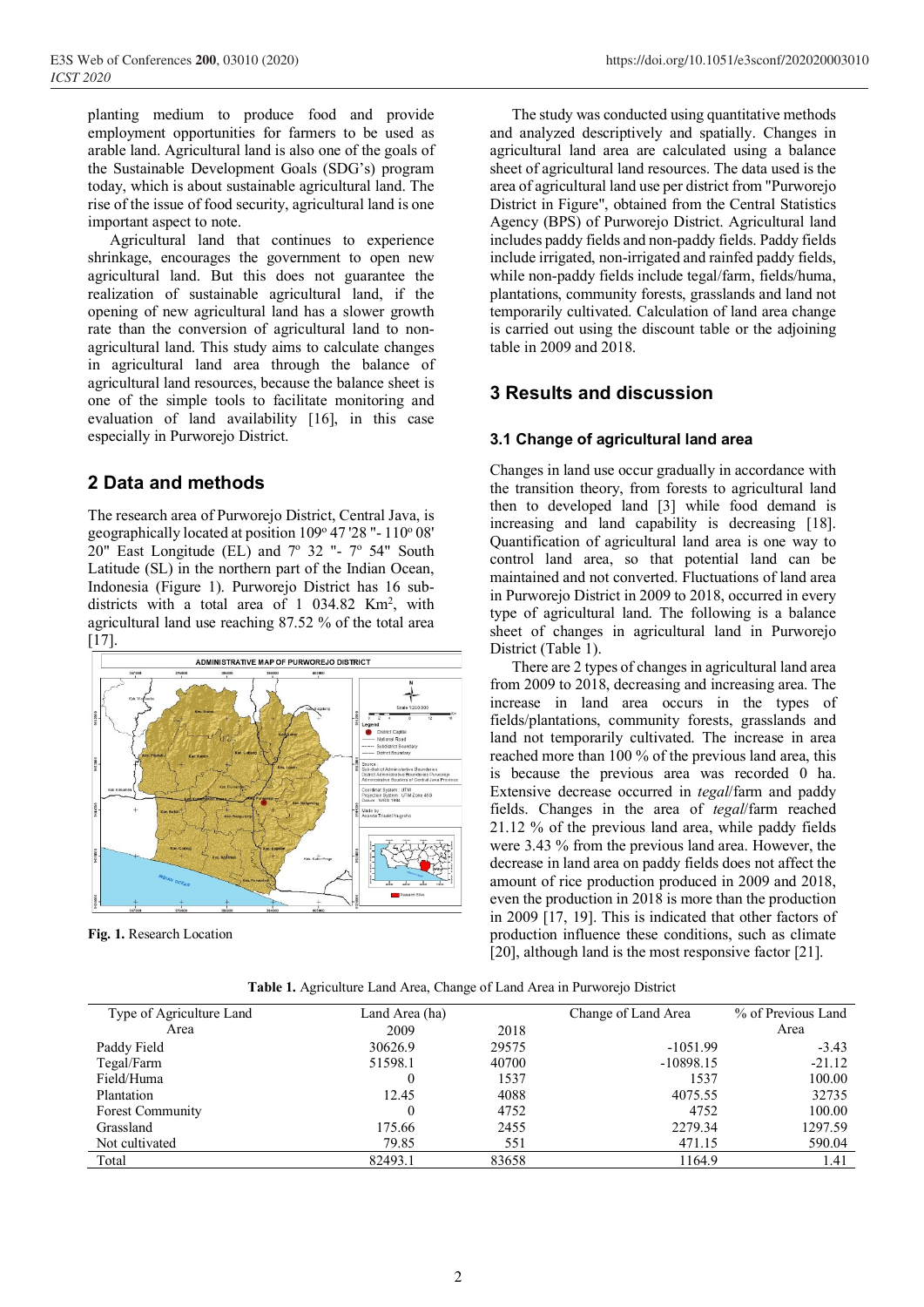Trends in agricultural land area from 2009 to 2018 show fluctuating conditions. The sharpest change in fluctuation occurs in paddy fields and tegal/farm. The following is a trend of agricultural land area by type (Fig. 2).



**Fig. 2.** Trend of Agriculture Land Area by Type in Purworejo District.

Based on data from 2011 and 2012, there was an increase in the area of rice fields by 500 ha and a decrease in the area of tegal/farm by 970 ha. In addition, also an increase in the area of land use forsettlement and industry [22]. Fluctuations in land area changes between paddy field and tegal/farm, have an interrelated pattern. This is indicated that, decreasing the area of tegal/farm is carried out for the opening of new paddy fields. Increased paddy fields in 2012, not only occurred in Purworejo District, it also occurred in 4 Provinces in Java, including Central Java, DI Yogyakarta, West Java and East Java [23]. The trend also shows that, the decrease in paddy field area also occurred again in 2013, after a significant increase in area in 2012. In contrast to paddy fields, tegal/farm experienced a gradual increase in area from year to year.

#### **3.2 Spatial analysis of changes in paddy fields and tegal/farm**

## *3.2.1 Paddy fields*

Paddy fields and tegal/farm are agricultural land types that are evenly distributed in each sub-district. Land that has the potential to be developed into agricultural land needs to be spatially known, especially paddy fields because it has high productivity producing food. The following is the balance sheet of paddy fields per subdistrict in Purworejo District (Table 2).

**Table 2.** Balance Sheet of Paddy Fields per Sub-district in Purworejo District.

|              |         | Paddy Fields Area (ha) |           |
|--------------|---------|------------------------|-----------|
| Sub-district | 2009    | 2018                   | Land Area |
|              |         |                        | Changes   |
| Grabag       | 2651.59 | 2617                   | $-34.59$  |
| Ngombol      | 3419.13 | 3425                   | 5.87      |
| Purwodadi    | 2730.9  | 2712                   | $-18.9$   |
| Bagelen      | 509.62  | 510                    | 0.38      |
| Kaligesing   | 187.43  | 110                    | $-77.43$  |
| Purworejo    | 1654.14 | 1534                   | $-120.14$ |
| Banyuurip    | 2878.47 | 2777                   | $-101.47$ |
| Bayan        | 1822.83 | 1798                   | $-24.83$  |
| Kutoario     | 1977.23 | 1913                   | $-64.23$  |

|              |          | Paddy Fields Area (ha) |            |
|--------------|----------|------------------------|------------|
| Sub-district | 2009     | 2018                   | Land Area  |
|              |          |                        | Changes    |
| Butuh        | 2726.74  | 2775                   | 48.26      |
| Pituruh      | 2516.72  | 2454                   | $-62.72$   |
| Kemiri       | 1595.89  | 1549                   | $-46.89$   |
| <b>Bruno</b> | 1621.32  | 1398                   | $-223.32$  |
| Gebang       | 1667.77  | 1563                   | $-104.77$  |
| Loano        | 1028.95  | 1029                   | 0.05       |
| Bener        | 1638.26  | 1411                   | $-227.26$  |
| Total        | 30626.99 | 29575                  | $-1051.99$ |
|              |          |                        |            |

The balance sheet of paddy fields area in Purworejo District shows that there is a decrease and increase in agricultural land area per sub-district. The increase in land area only occurred in 4 sub-districts which included Ngombol, Bagelen, Butuh, and Loano Sub-districts. The most extensive land increase occurred in the Butuh Subdistrict that reached 48.26 ha, while other sub-districts experienced an increase of less than 6 hectares. The decrease in land area occurred in 12 other sub-districts, with the most decreases occurred in Bener and Bruno Sub-districts, respectively 227.26 ha and 223.32 ha.

Ngombol Sub-district has the largest paddy field area, while Kaligesing Sub-district has the smallest paddy field area. This can occur due to land potential differences in the sub-district. The following is a Topographic Map of Purworejo District (Fig. 2).



**Fig. 3.** Topographic Map of Purworejo District.

Spatially, agricultural land area differences in subdistricts can be influenced by physical conditions including topography, soil fertility, and water resources. Ngombol Sub-district is on a sloping to flat topography with a slope of 0 % to 2 %, while Kaligesing Sub-district is in mountain topography with a slope of >40 % (east of the Menoreh Mountains) [17]. Sloping to flat topography is a supporting factor in agricultural business because farmers do not need more effort in land management, while in steep topography requires farmers to change landforms to terracing. In addition, the presence of water resources for irrigating paddy fields in sloping to flat areas have easier access ie from rivers, compared to mountainous areas using springs or only through rainwater.

#### *3.2.2 Tegal/Farm*

Tegal/farm including agricultural land that produces food such as tubers. Tegal/farm area in Purworejo District, is one of the largest non-paddy fields in 2009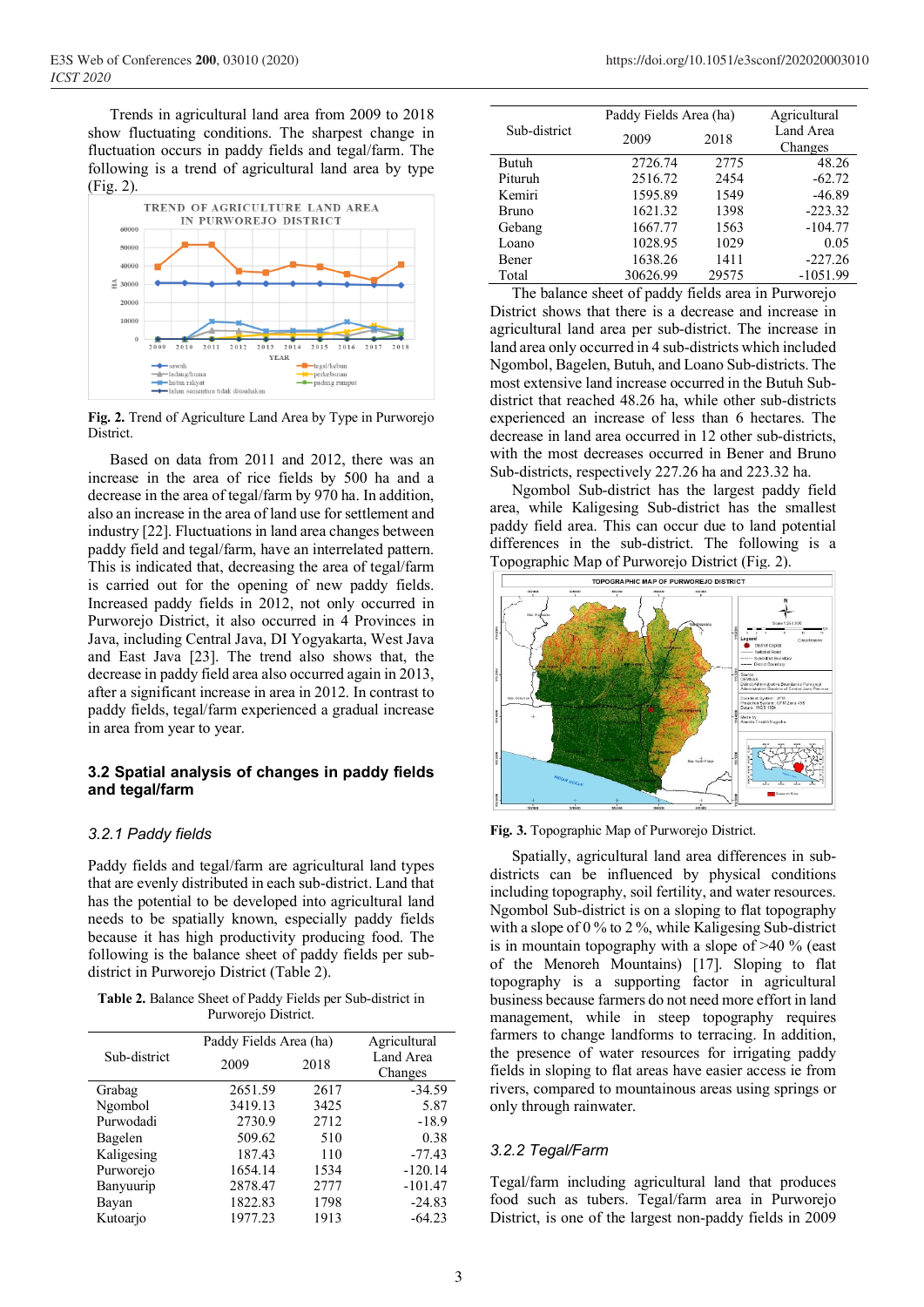and 2018. However, spatially, tegal/farm area changes occur in almost every sub-district. The following is the balance sheet of tegal/farm area in Purworejo District.

| Table 3. Balance Sheet of Tegal/Farm in Purworejo District. |  |  |
|-------------------------------------------------------------|--|--|
|-------------------------------------------------------------|--|--|

| Sub-district | Tegal/Farm | Area (Ha) | Agricultural<br>Land Area |
|--------------|------------|-----------|---------------------------|
|              | 2009       | 2018      | Changes                   |
| Grabag       | 2997.56    | 1896      | $-1101.56$                |
| Ngombol      | 1415.43    | 685       | $-730.43$                 |
| Purwodadi    | 1983.5     | 1633      | $-350.5$                  |
| Bagelen      | 5044.86    | 5045      | 0.14                      |
| Kaligesing   | 4537.88    | 4590      | 52.12                     |
| Purworejo    | 1064.12    | 615       | $-449.12$                 |
| Banyuurip    | 1117.75    | 1096      | $-21.75$                  |
| Bayan        | 1982.41    | 1973      | $-9.41$                   |
| Kutoarjo     | 1127.89    | 524       | $-603.89$                 |
| <b>Butuh</b> | 1341.46    | 1177      | $-164.46$                 |
| Pituruh      | 3812.19    | 1367      | $-2445.19$                |
| Kemiri       | 6186.51    | 4031      | $-2155.51$                |
| <b>Bruno</b> | 4302.63    | 4106      | $-196.63$                 |
| Gebang       | 4257.07    | 4346      | 88.93                     |
| Loano        | 3795.31    | 3353      | $-442.31$                 |
| Bener        | 6631.58    | 4263      | $-2368.58$                |
| Total        | 51598.15   | 40700     | $-10898.15$               |

Tegal/farm area decrease occurred in each subdistrict except in 3 sub-districts, namely Bagelen, Kaligesing and Gebang. The three sub-districts experienced land area increase, with the largest area increase occurring in the Gebang Sub-district covering an area of 88.93 ha. Land area changes in 13 other subdistricts in the form of a decrease in the area of tegal/farm. The largest area decrease was in Pituruh, Kemiri and Bener Sub-districts with an area of more than 2 000 ha.

Spatially, part of Pituruh and Kemiri Sub-districts are on sloping topography and some are on bumpy topography (Figure 2). Pituruh and Kemiri Sub-districts are also the third and fourth largest areas after Bruno and Bener Sub-districts. Based on SNI 03-1733-2004 regarding Procedures for Housing Environmental Planning, population density in the sub-district is still classified as low, ie <1 000 inhabitants/ha, so that most areas with sloping topogra phy in Pituruh and Kemiri Sub-districts have the potential to be converted, especially for new paddy fields or settlements. Data comparasions through Pituruh Sub-district on Figure 2019 and Kemiri Sub-district on Figure 2019 states that an increase in the area of building/yard land use over the area of building/yard in the previous year, while the area of tegal/farm decreased. This can indicate that the decline in the tegal/farm area in the sub-district is due to the land conversion to non-agricultural uses in the form of buildings/yards. Different from 2 sub-districts before, spatially, Bener Sub-district is in a bumpy topographical. Data of Bener Sub-district on Figure 2019 does not show an increase in land area for building/yard use from the previous year, but the existing condition of the sub-district is crossed by national roads(Figure 1). This will have an impact in the

form of high accessibility, which can increase land demand for development.

# **4 Conclusion**

Agricultural land has increased and decreased the area of each type of agricultural land. The decrease in area occurred in paddy fields by 3.43 % and tegal/farm area by 21.12 % from the previous area. Decrease in paddy fields as productive land producing major food, does not affect the amount of production in 2009 and 2018.

Changes in paddy fields and tegal/farm are evenly distributed throughout the district, with a decrease in area being more dominant, rather than an increase in land area. Spatially, changes in agricultural land area are influenced by land conversion from agricultural land use to non-agricultural land. One of the factors considered to convert land from agriculture to non-agriculture in Purworejo District is the physical condition and accessibility of the area.

On this occasion the authors would like to thank the UGM Publisher and Publication Board (PBB) for providing RTA 2020 Grant funds, so that the authors can attend the ICST 2020 seminar and complete the thesis.

## **References**

- 1. J. Chou, W. Dong, S. Wang, Y. Fu, Phys. Chem. Earth, **87–88**:3–9(2015), doi: 10.1016/j.pce.2015.08.011.
- 2. B. Irawan, *Konversi Lahan Sawah di Jawa dan Dampaknya Terhadap Produksi Padi*, Ekon. Padi dan Beras Indones., 295–325, (2003). [in Bahasa Indonesia].
- 3. C. Munteanu et al., Land use policy, **38**:685–697 (2014), doi: 10.1016/j.landusepol.2014.01.012.
- 4. S.J. Tomlinson, U. Dragosits, P.E. Levy, A.M. Thomson, J. Moxley, Sci. Total Environ., **628–629**: 1234–1248 (2018), doi: 10.1016/j.scitotenv.2018.02.067.
- 5. Kementerian Pertanian, *Statistik Lahan Pertanian 2014-2018*. Jakarta: Pusat Data dan Sistem Informasi Pertanian Sekretariat Jenderal, (2019). [in Bahasa Indonesia].
- 6. P. Alexander, M.D.A. Rounsevell, C. Dislich, J.R. Dodson, K. Engström, D. Moran, Glob. Environ. Chang., **35**:138–147 (2015), doi: 10.1016/j.gloenvcha.2015.08.011.
- 7. J. A. Foley et al., Nature, **478**,7369:337–342 (2011), doi: 10.1038/nature10452.
- 8. R. Harini, Indones. J. Geogr., **44**, 2:102–133 (2013), doi: 10.22146/indo.j.geog,2394.
- 9. I. A. Nuhung, J. Agro Ekon., **33**,1: 17 (2016), doi: 10.21082/jae.v33n1.2015.17-33. [in Bahasa Indonesia].
- 10. I. Pewista, R. Harini, Bumi Indones., **2**,2:98–103 (2010). [in Bahasa Indonesia].